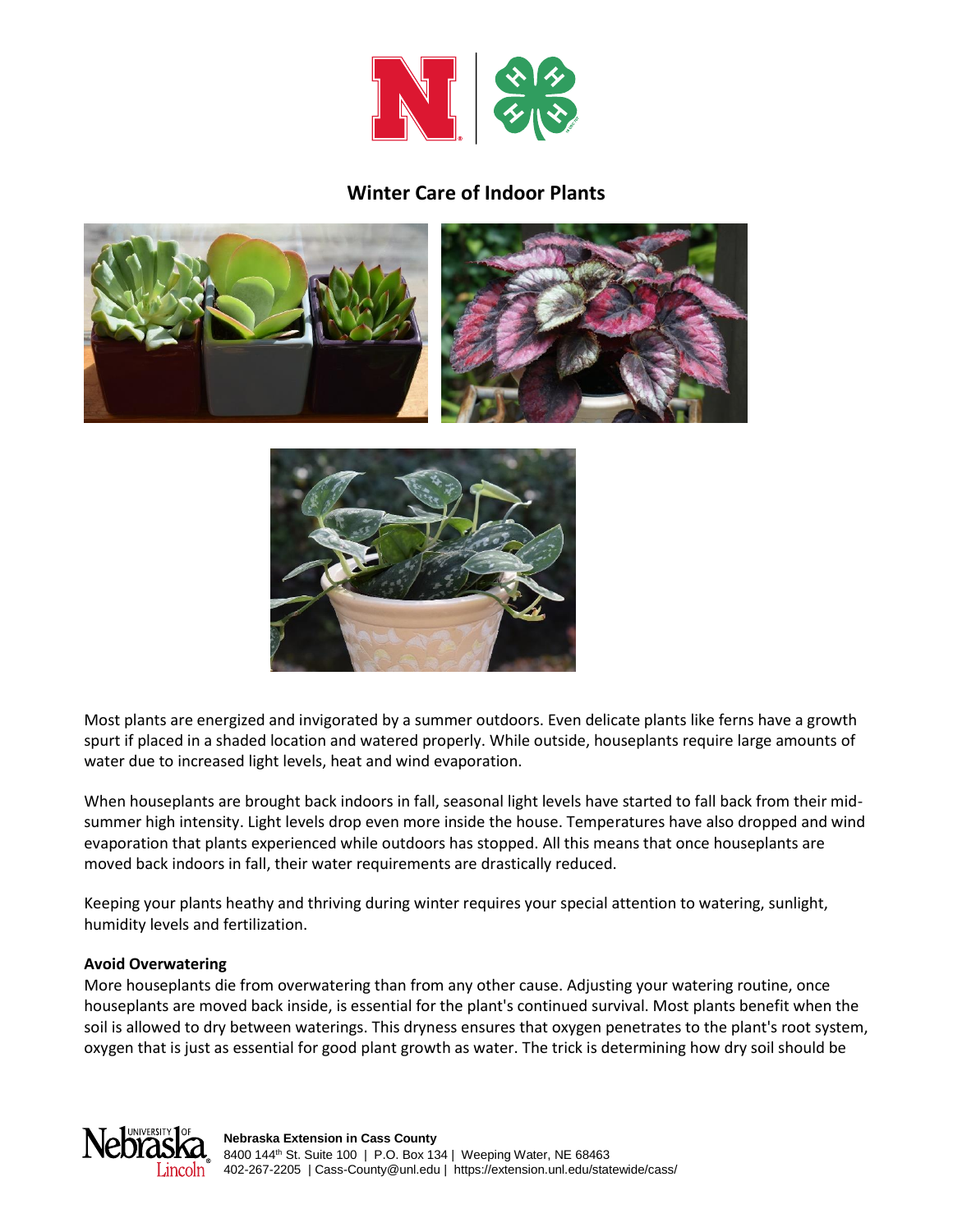allowed to reach, between waterings, for each plant species. Often a plant can be allowed to wilt slightly before it is watered; thus giving an indication when water is needed.

Make sure your plant containers all have drainage holes! This is a very important step to avoiding "invisible" overwatering - or allowing your plants to sit in water continually.

#### **Water Plants Thoroughly**

No matter if the plant is a cactus, or an azalea that needs continual, even moisture, always water plants thoroughly. A thorough watering wets the entire soil ball in the container and leaches away excess fertilizer salts built up in the soil. Fertilizer salts can burn roots resulting in burnt or dried leaf edges and plants that wilt, even though they seem to have plenty of water.

The following two methods are great for watering houseplants. First, place the entire container in a sink filled with water and do not remove it until air bubbles have stopped coming from the planting container. Then place the container in an empty sink and allow it to drain for several minutes.

A second method is to place the container in an empty sink and pour water on top of the soil until water begins to drain from the bottom of the pot. Water the container once more and allow the excess water to drain away. This ensures you have soaked the entire root ball as you watered.

## **Reduce Watering Frequency**

Reducing the frequency of watering is the best way to limit the amount of water a plant receives while inside during winter. A plant that needed watering once a day while outside in July and August may only required watering once a week or less in the house during winter.

Monitor plants carefully and test soil moisture levels before watering. If the top one-inch of soil feels dry or the plant begins to wilt slightly, most plants will be ready for another watering.

#### **Humidity**

Also keep in mind that some plants - like ferns, Rex begonias, Prayer Plant and Calathea to name a few - require high humidity to grow well. Indoor humidity levels are always lower than those in a greenhouse, in fact during winter when furnaces are running, indoor air can be as dry as desert air. Considering that most houseplants are tropicals, adapted to rainforest or riverside humidity levels, makes it easy to see why growing some plants indoors can be such a challenge.

Plants requiring high humidity are best placed in bathrooms or kitchens; rooms normally more humid than the majority of the house. Or use a cloche - a tall, bell-shaped, glass covering - placed over delicate plants to maintain a higher level of humidity around the leaves.

#### **Fertilization**

Avoid over-fertilization. Plants require less fertilizer under low light conditions and for houseplants, almost all indoor winter locations are "low light". Burned or dried leaf margins and wilted plants can also be a sign of root damage to the plant caused by salt buildup in the soil from over fertilization.